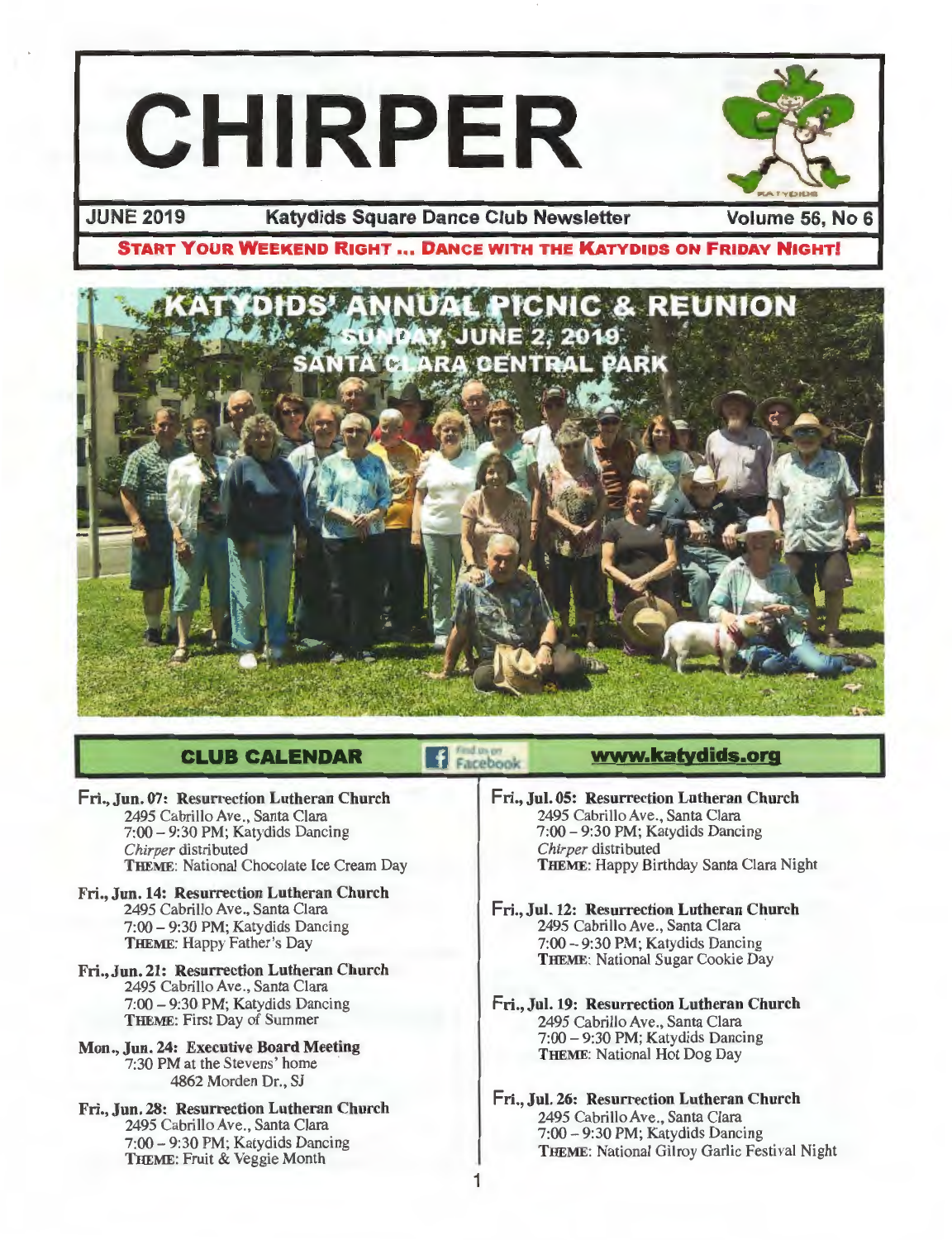#### SQUARE HEAD ASSIGNMENTS and DUTIES

Jun. 07 ........ Bruns Jun. 14 ........Allen, T. / Hosoda Jun. 21 ........Schwartz / Allen, L.<br>Jun. 28 ........Grubb / Lehnhoff Jul. 05 ........Wilser / Standridge Jul. 12 .........Nassau / Village Jul. 19 ..........Pitts / Willey Jul. 26 ......... Kay I Robinson

Aug. 02 ....... Dixon / McManus<br>Aug. 09 ....... Paterson / Matoloyak Aug. 16 .......Tillman / Oros Aug. 23 .......Braaten / Clark Aug. 30.......Smith, D. / Darknell

#### Before the dance:

- Notify the Super Square Head, Stephanie Stevens, (408-871-9525) of any needed changes to assigned dates.
- On scheduled night, the designated Square Heads should arrive by 6:15 PM.and stay until clean up is finished around 9:45 PM. A Katydids member with a key will open the doors and will secure the hall at end of evening.
- Check the restrooms for supplies & tidiness.
- Make coffee (located on Katydids' shelf in the storage room) and ice water using provided plastic cubes stored in plastic ziplock bags in the freezer.
- Sweep the floor as necessary & set up the sign-in table.
- Set up at least 32 chairs. Bring out more chairs as needed.
- Set up drinks and supplies on counter.
- Place snacks, located on the Katydids' shelf in the kitchen, on the back table at back of the hall along with paper goods, hand sanitizer and flyers

### During Club dance:

- Welcome everyone as they enter.
- Collect a \$5.00 donation from each guest and have them sign in . "Regular" guests check the prepared guest sheet, new guests sign the guest book.
- In the green box, there is an envelope with petty cash for making change.
- Offer 50/50 raffle tickets: 5 tickets for \$1.00.
- In the green box, there are envelopes for keeping track of money collected during the evening.
- Divide the raffle proceeds with 50% to the Club, 50% to the winner. (Note: odd dollar goes to the winner!)
- Check that coffee, water & cups do not run out during the evening.
- After announcements and raffle, feel free to dance EXCEPT for the last tip (unless you are needed to fill a square) when you will need to be putting things away and cleaning up

### After the dance:

- If Treasurer is not present, pass monies collected to any Executive Board Member.
- Pack up the sign-in table items
- Pack up leftover snacks and flyers.Notify Stephanie and Naomi if we need more Club flyers or *Chirper's* printed.
- Empty coffee pot and dry the cooler and pack up other supplies and return them to the shelf in storage room.
- Wipe counter and tables where needed.
- Empty garbage can if more than half full. The dumpster is located in the side parking lot.
- Sweep up crumbs from the floor as needed.
- Return extra chairs to the storage room
- Notify the Quartermasters, Bea (408-224-8164) or Liv (408-997-2305) of any replacement supplies needed for the next week.

## DANCE EVENTS

#### PLUS LEVEL unless otherwise noted

June 8: Slab Dance; Lucky Steppers (Plus & Mainstream) The Slab, 9525 Mill St., Ben Lomond 6:30 - 7:00 PM PreRounds: Sue Harris, Janet Passarino 7:00 - 10:00 PM Callers: Terry Pasarino

June 15: Slab Dance; Lucky Steppers

The Slab, 9525 Mill St., Ben Lomond 6:30 - 7:00 PM PreRounds: Sue Harris 7:00 - 10:00 PM Callers: Tork Clark, Mike Luna

- June 22: Slab Dance; Lucky Steppers The Slab, 9525 Mill St., Ben Lomond 6:30 - 7:00 PM PreRounds: Sue Harris 7:00 - 10:00 PM Callers: Mike Sikorsky
- June 24-29: National Square Dance Convention Atlanta, Georgia
- June 29: Caller Appreciation Whing Ding; SCVSDA/SCVCA John Muir Middle School, 1260 Branham Ln., SJ Cuer: Sue Harris Callers: *Keith* Ferguson,Aahz, Kurt Gollhardt, Diana Hilliard, Jim Osborne
- July 6: Slab Dance; Lucky Steppers The Slab, 9525 Mill St., Ben Lomond 6:30 - 7:00 PM PreRounds: Sue Harris 7:00- 10:00 PM Callers: Mike Luna, James Thompson, Regina Schulz, Mike Pogue
- July 13: Starlight Ball, CPSD

Camden Community Center, 3369 Union Ave., SJ Cuer: Erin Byars Caller: Scot Byars

- July 13: Farmers & Farmerettes Hoedown Cuer: Bob Ensten Caller: Mike Wright
- July 20: Slab Dance; Lucky Steppers (Plus & Mainstream) The Slab, 9525 Mill St., Ben Lomond 6:30 - 7:00 PM PreRounds: Sue Harris 7:00 - 10:00 PM Callers: Steve Moore
- July 20: San Mateo Road Runners Hoedown (MS, Plus, Advanced) Beresford Rec. Ctr., 2720 Alameda de las Pulgas, SM 7:30 - 8:00 PM PreRounds: Dan Drumheller 7:00 - 10:30 PM Callers: Eric Henerlau
- July 27: Slab Dance; Lucky Steppers The Slab, 9525 Mill St., Ben Lomond 6:30 - 7:00 PM PreRounds: Sue Harris 7:00 - 10:00 PM Callers: Jim Osborne, Mike Luna
- Aug. 02: Dancing at the Fair 6:00 - 8:30 PM, Santa Clara Fairgrounds

## SUPPORT OUR NEWEST DANCERS!

### - - January Class Level - -

June 8: "Here Comes Summer'', Rockin' Jokers Resurrection Lutheran Church 2495 Cabrillo Ave., Santa Clara  $7:30 - 9:45$  PM Callers: Thomas Allen, Roger Smith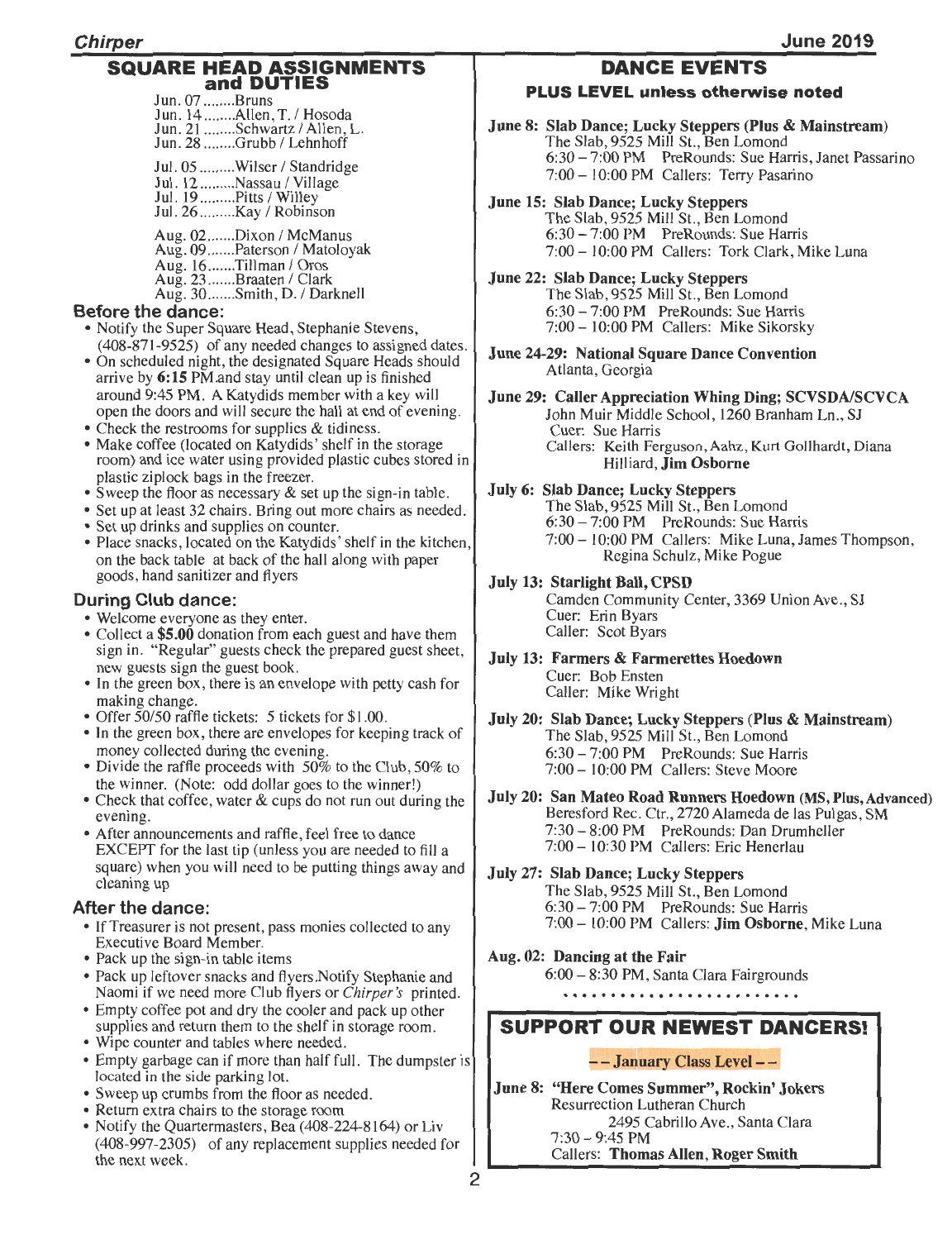## **PRESIDENT'S CORNER**

Hello Katydids and Friends,

My goodness!! Where has the month gone?! Poof and it's June already!!

May began with the installation of our Club Officers for the coming year, After having been duly installed, your newly elected President left town for the next 3 weeks!! Sorry about that . .. I had a 2-week trip to Salt Lake City, followed by a granddaughter's confirmation, followed by a family reunion in Sacramento (I met a half-sister I didn't know existed!) and finally a trip to Los Angeles for the promotion ceremony of our daughter-in-law to Brigadier General in the Air Force. Whew! I think it is now time to stay home and concentrate on Katydids business!!

On Friday, May 31st we had our FREE 5th Friday dance at which we also collected food items for the Campbell United Church of Christ's Food Pantry. Many thanks to those who participated in this food drive and to **Alice and Pat** who will drop the food off at the Food Pantry. We'll do another food drive again at our next FREE 5th Friday dance in August.

Our annual Club Picnic and Reunion was held last Sunday. The weather was perfect, the food even better and it was great to visit with our Katydones and guests!. Many thanks to **Lloyd, and Skip,** for standing in the hot sun and smoke to be our Griller's extraordinaire and to all of the wonderful pot luck dishes. On a side note, I was asked what I used for my dip in my veggie tray ... it was Marie's Blue Cheese dressing. And my recipe for my "bean" dip was requested and it is printed on page.4. Note that the dip does not hold together too well and that is why I used the "scooper" type of chips.) And, last, but certainly not least we thank **Lloyd and Doris** for chairing our Picnic and doing all the pre-work to get everything set for the big day. THANK YOU!!! I understand that now that Lloyd no longer has so many Katydids' tasks to attend to, that he and Doris will be taking some time to enjoy some traveling in their motorhome. Safe travels! Be sure to send in occasional write-ups of your adventures!

In case you have been wondering why we haven't seen **Marjorie** on the dance floor for a while, her husband who had been ill for sometime passed away recently. She has requested a short Leave of Absence and we'll be glad to welcome her back when she is ready to join us again.

Also, **Janna,** had to suddenly travel to San Diego to be with her not-too-healthy parents and will return as soon as their situation has stabilized ..

**June 2019** 

Many, many thanks to **Bea and Liv** for offering to take on the task of Quartermaster. And, I understand that **Morris** has offered to help **Janna** learn how to make our flyers. Thank you, **Janna** and **Morris!!** 

The morning of our picnic we learned that **Jim** had awakened with a sore throat and would not make it after all. We missed you, **Jim!** Hope you're feeling better!

EXECUTIVE BOARD MEETING: At our last Executive Board Meeting on May 20th, we discussed several items and made plans for future events. One item of note is that the Board decided that the folks who bring snacks can choose when they want to put their contributions out. If you wish to wait a tip or two, put your item in the kitchen for putting out at a later moment.. We also discussed whether to continue with as many theme nights per month and decided, for now anyway, to begin reducing the number of special nights we have each month. The next Executive Board Meeting will be on Monday, June 24th. If you have something you would like us to discuss, be sure to let a Board Member know of your concern(s).

## **Stephanie**

#### **HAPPY BIRTHDAY!** •

| Morris HosodaJune 21 |  |
|----------------------|--|
| Jim OsborneJune 25   |  |
| Lee FleemanJune 28   |  |

## **STRING AROUND YOUR FINGER? Wondering why?**

**It is to remind you to collect aluminum pull tabs from all cans for ART BRUNS! He will deliver them to the Secretary of the Masonic Temple in San Jose . The tabs are then delivered to the Shriner's Hospital in Sacramento. The value of the tabs are applied toward the purchase of a wheelchair for a child who cannot afford it.**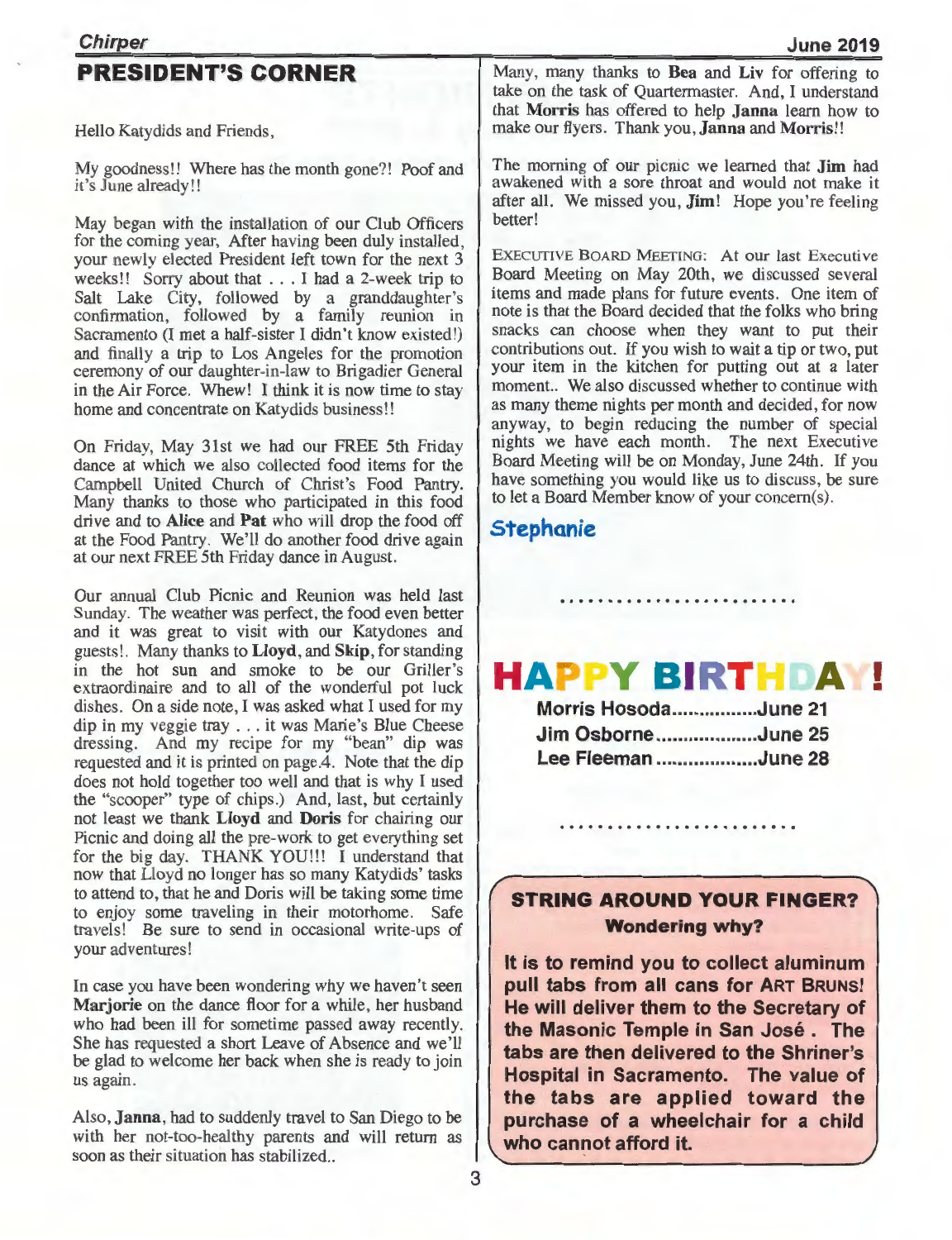**Chirper June 2019** 

# **CLUB NIGHTS Friday, May 3, 2019 INSTALLATION OF OFFICERS FOR 2019-20**



I to r: Vice President, Janna Standridge; President, Stephanie Stevens; Treasurer, Skip Stevens; Publicity, Naomi Grubb; and Secretary, Steve Lehnhoff

From the Kitchen of  $---$ **Texas Caviar**  1-15 oz. can black eyed peas, rinsed & drained 1-4 oz. can chopped black olives 1/2 medium green bell pepper, finely chopped 4 green onions (white + 2:" of green) chopped 2 garlic cloves, minced 1/4 c. pickled jalapeño peppers, minced 1 t. ground cumin 2 T. fresh cilantro, chopped 1 T. cider vinegar 1/4 t. salt 2 T. olive oil Combine above ingredients and mix well. Cover and refrigerate at least 2 hours Serve with corn chips \*\* originally from kitchen of Joan Ryan a former  $\blacksquare$ member of the Katydids.

# Stephanie Stevens\*\* **Friday, May 24, 2019**



We wished Ted Shaney, husband of Kathy, a Happy Birthday!!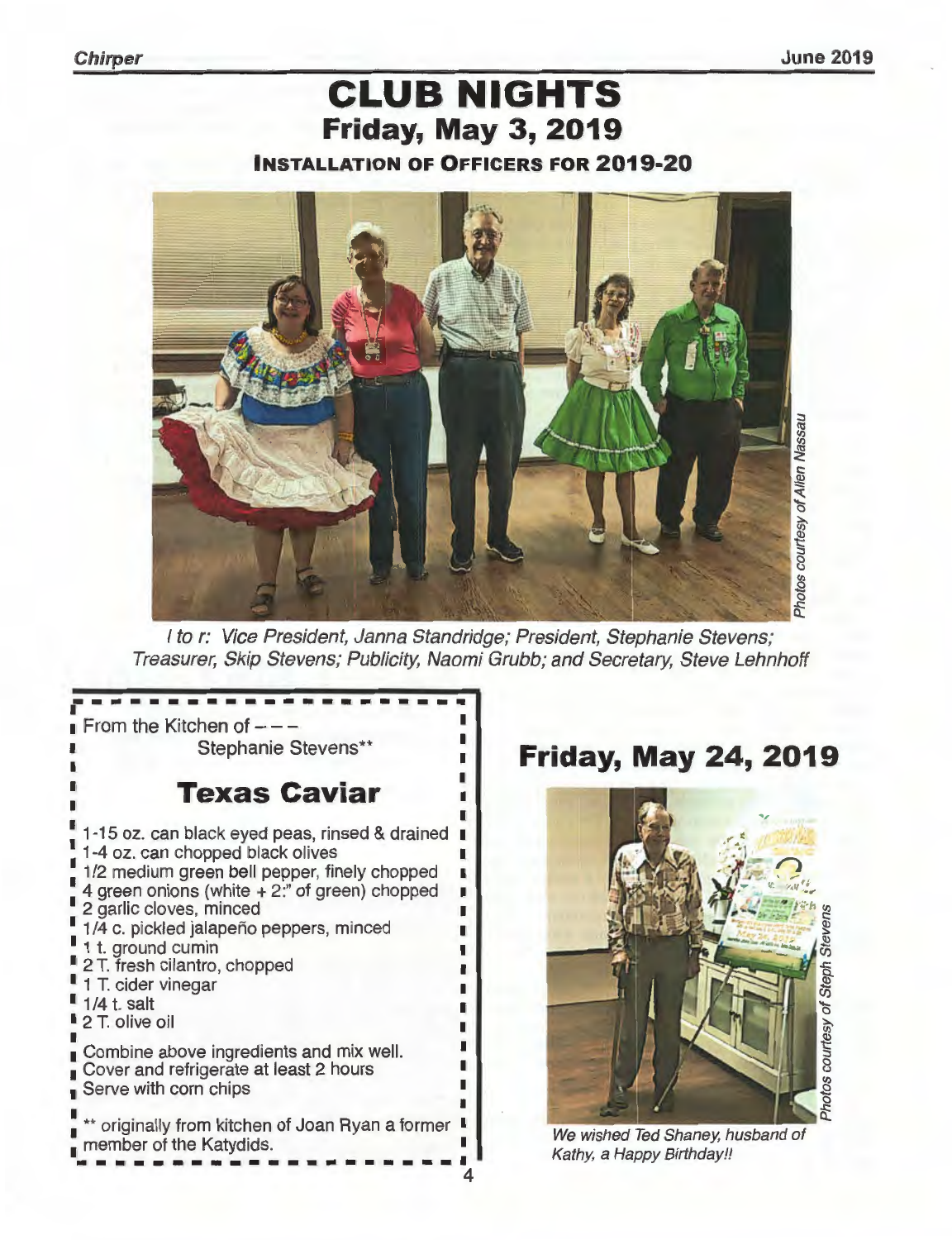# **KATYDIDS' ANNUAL PICNIC AND REUNION Sunday, June 2, 2019**

**Santa Clara Central Park** Area C **Picnic Chairs: Lloyd Darknell & Doris Smith** 





Grillers, Skip Stevens, Lloyd Darknell



Sandy Franger, Naomi Grubb





Denis Moore, Char Pitts, Ted Shaney



Annette Gurich, Doris Smith, Carmen Hea, sandy Bruns,<br>Bea Clark, Char Pitts with back to camera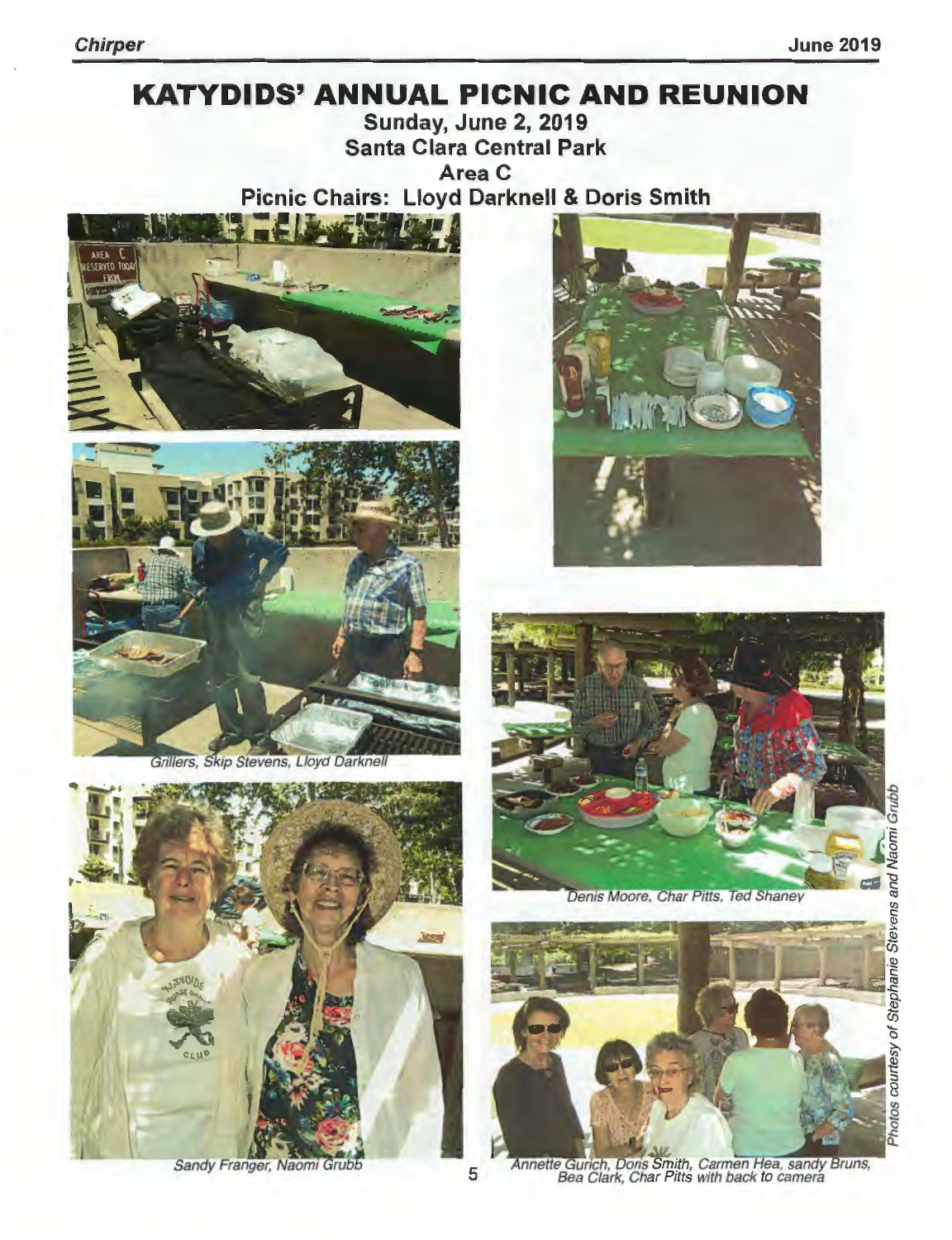

Sandy Franger, Kathy Shaney, Steph Stevens



Tillie Tillman and his daughter, Laurie Andrade



Sandy Franger, Carmen Hea



Ed Wayne, Naomi Grubb



**Bill & Mercedes McCarty** 





Vic Oros, Tillie Tillman, Laurie Andrade, Denis Moore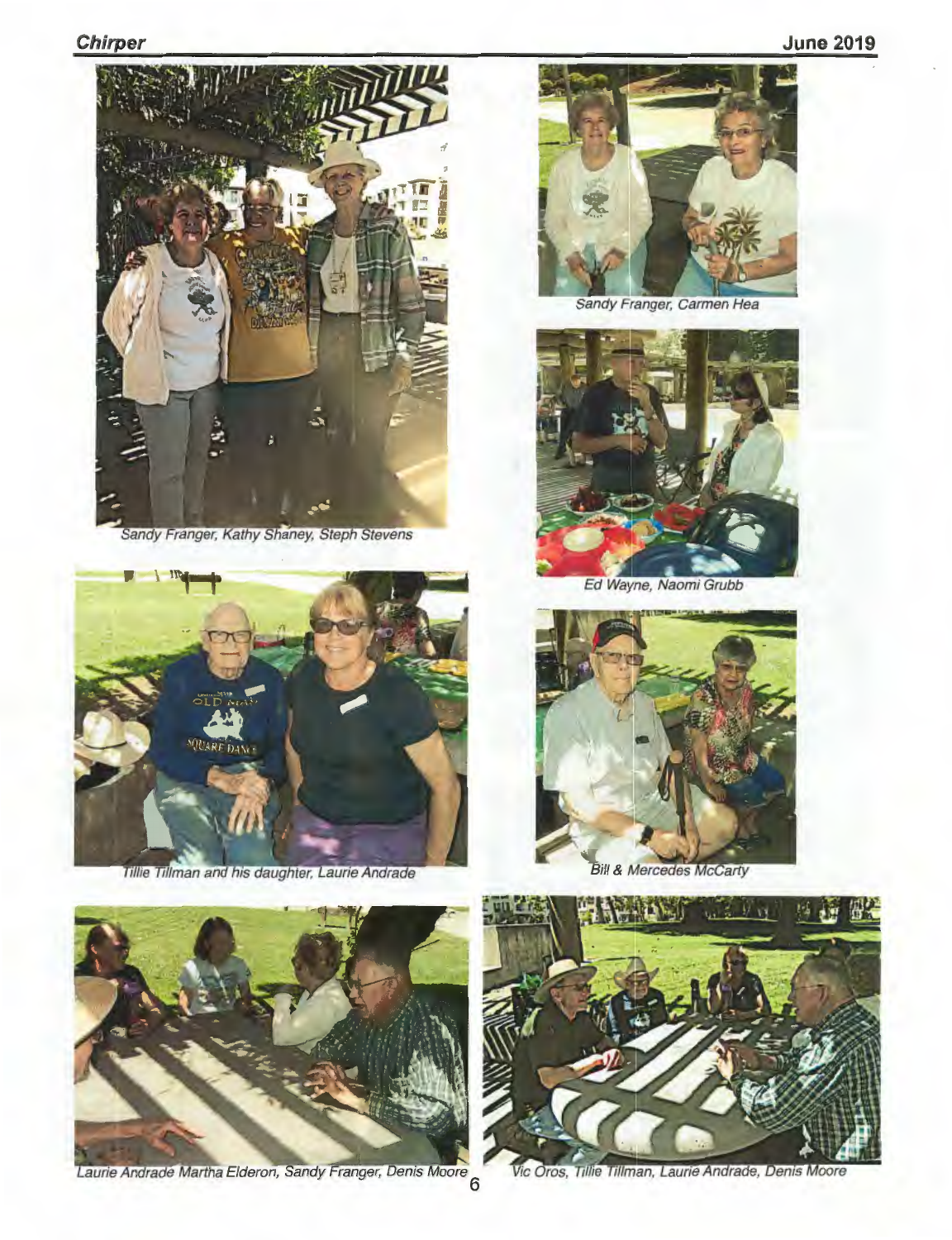**Chirper** 

**June 2019**